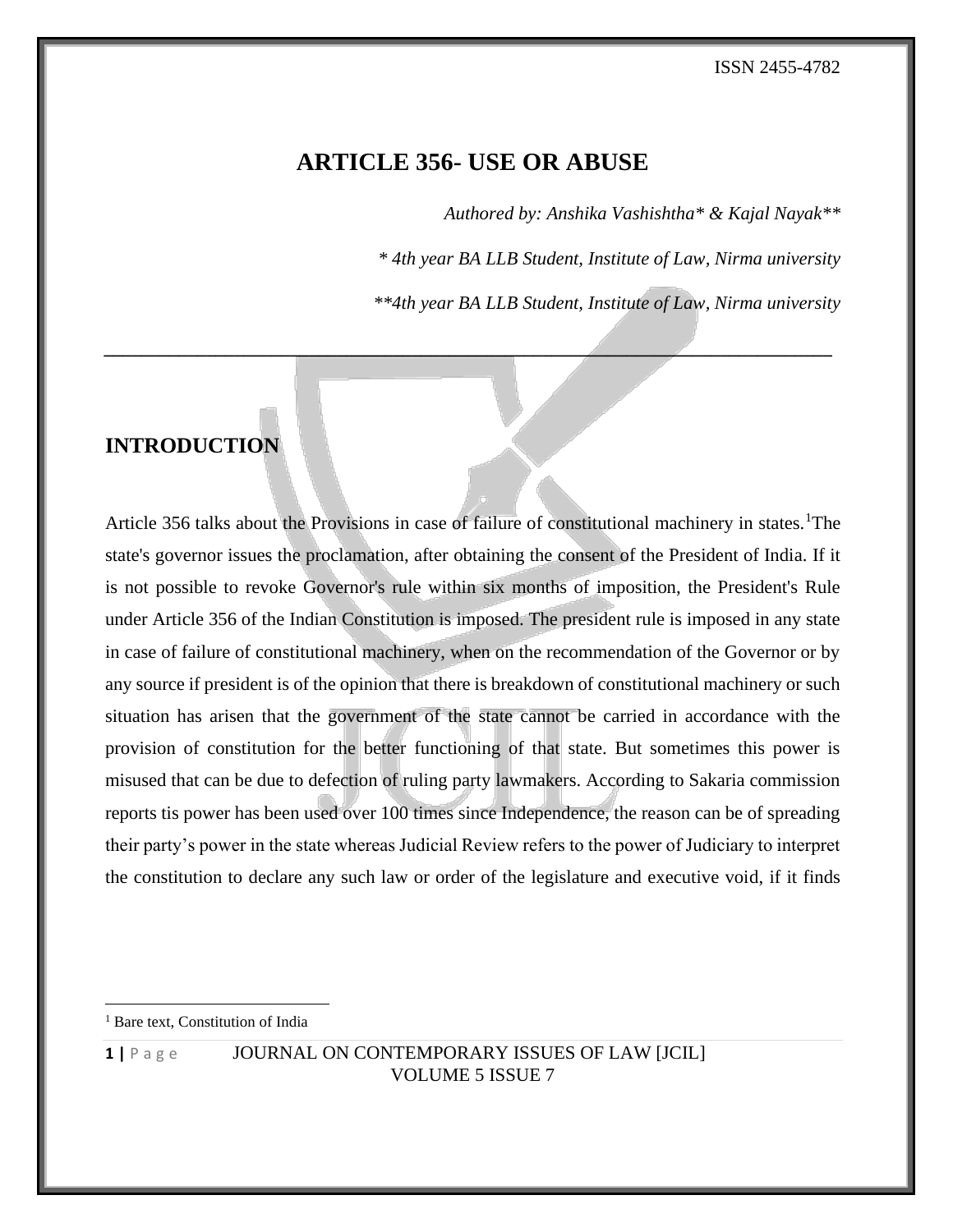them in conflict the Constitution of India<sup>2</sup>. The researchers have chosen this topic so that they could find out about the uses and misuse of this article in contemporary time.

# **HISTORY OF ARTICLE 356**

The British colonial rule legacy in India was power of President to impose the President's rule. The British Government came up with this rule so that they may satisfy their magnificent advantages. They came up with strong central because they wanted maintain their legacy over the Indian provinces. <sup>3</sup>Section 93 of the Government of India Act reads as "If at any time the Governor of any province and of the opinion or satisfied by the other sources that a situation has emerged that government and functions of government cannot be carried with or accordance with the provision of the said Act, he could, by method for decree, expect to himself all or any of the forces vested in or exercisable by a provincial body or authority including the Ministry and the Legislature and to discharge those function in his discretion<sup>34</sup>. In any case, the special case to this arrangement was that the Governor cannot interfere or encroach on power of High Court<sup>5</sup>.

Article 356 is mostly based on the Section 93 of the Government of India Act with some changes and alterations. In sec 93 of GIA the Governor has full power and authority to carry out duties and take decision on his discretion but Article 356 of the Constitution does not give full power and authority to Governor to carry out duties on his discretion.<sup>6</sup> Now, the Governor has only one function, which is to present the report to the President regarding the failure of constitutional

<sup>3</sup>*Article 356 : A Tension Area Between The Centre And The States*, SHODHGANGA (March 4, 2018 11:20 am), [http://shodhganga.inflibnet.ac.in/bitstream/10603/96292/12/12\\_chapter%206.pdf.](http://shodhganga.inflibnet.ac.in/bitstream/10603/96292/12/12_chapter%206.pdf)

 $2$  K.K. GHAI, JUDICIAL REVIEW IN INDIA: MEANING FATURES AND OTHER DETAILS, (9 Feb, 2018),

http://www.yourarticlelibrary.com/essay/judicial-review-in-india-meaning-features-and-other-details/40369

<sup>4</sup> *Id.*  $<sup>5</sup>$  Id.</sup>

 $6$  Id.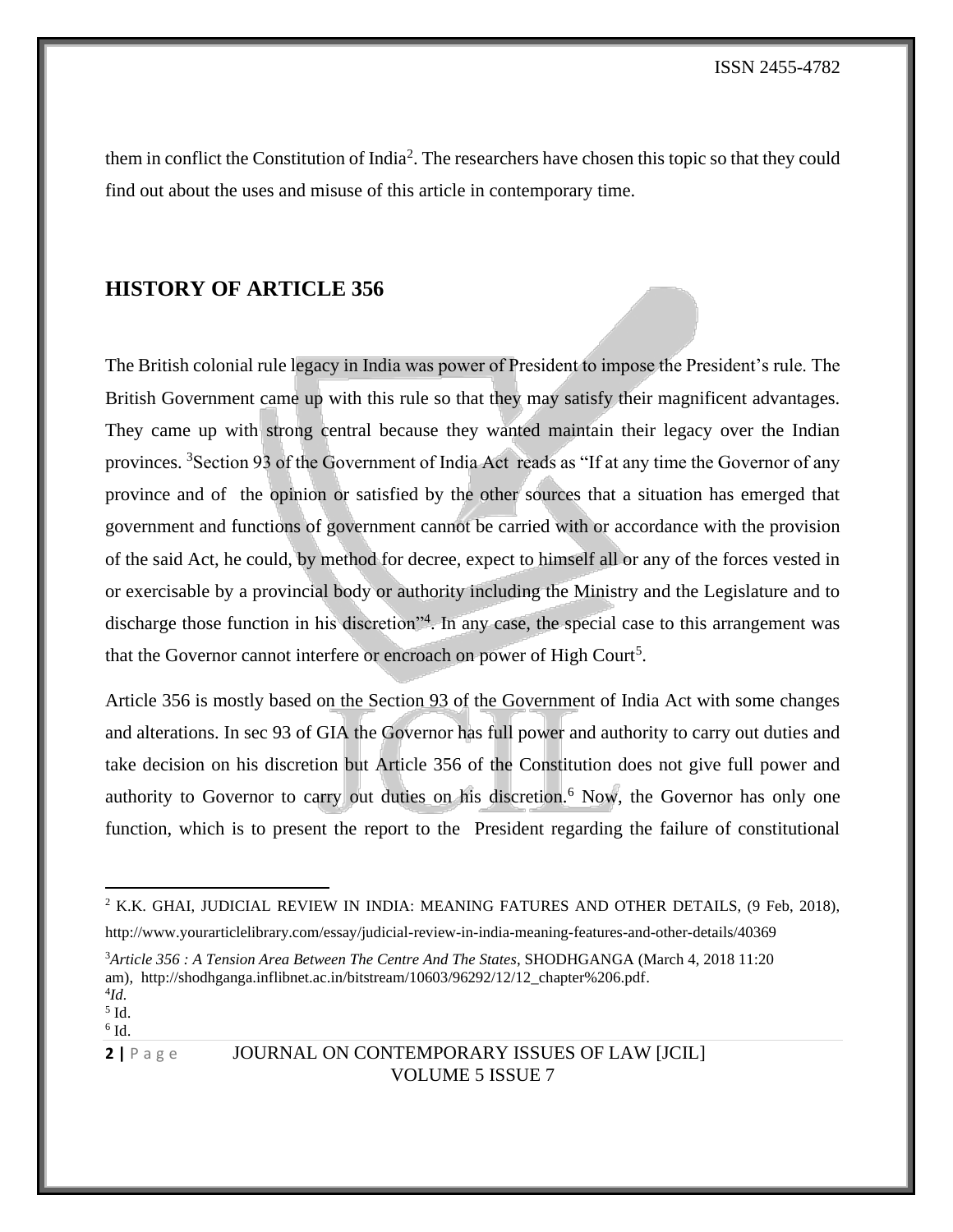ISSN 2455-4782

machinery in the state, the power of proclamation thus, now rests with the President. In Draft Article, the power of President was restricted, he was required to declare emergency or take action only on the recommendation or on the basis of the report submitted by the Governor wherein he himself did not have the power to declare failure of constitutional machinery in the state<sup>7</sup>. However, today, Article 356 inclusive with the word otherwise that increase the power of President and limit the restrictions now if President otherwise is satisfied that in any state such situation has rise that it is not possible to run the state according to provision of constitution or it is going against the constitutional machinery or there is breakdown of constitutional machinery, the President can impose Presidential rule there.<sup>8</sup>

At the time of framing of the constitution, several controversies arose and the framers of the Constitution had to face the questions and concerns of the constitutional assembly that the Article 356 was against federal structure of the Constitution and the ruling party will misuse this Article<sup>9</sup>. It will shake the federal polity of the India it is against the constitutional structure. However, Dr. Ambedkar countered all the objections and defended this provision by calling this rule as dead letter and will only be used in rarest of the rare case  $10$ .

# **LANDMARK CASES**

#### **STATE OF RAJASTHAN V. UNION OF INDIA**

In this case, a constitutional controversy of great significance was raised related to Article  $356$ .<sup>11</sup> After lifting of emergency of 1975, the general elections for Lok Sabha were conducted in the year

http://shodhganga.inflibnet.ac.in/bitstream/10603/96292/12/12\_chapter%206.pdf.

<sup>7</sup>*President's Rule : Misuse of Article* 356, SHODHGANGA (March 4, 2018 11:30 am)

<sup>8</sup>*Historical Background of* President*'s Rule,* SHODHGANGA (March 4, 2018 11: 40 am)

http://shodhganga.inflibnet.ac.in/bitstream/10603/21992/8/08\_chapter%202.pdf

<sup>9</sup>Dharmendra Kumar Singh, *An Analysis of Pre and Post S.R. Bommai Scenario with Reference to* President*'s Rule in States*, 6 IJHSSI 5, 5-6 2017.

<sup>10</sup> Id.

<sup>11</sup>Rajasthan V. U.I.O, A.I.R.1977,S.C.1361.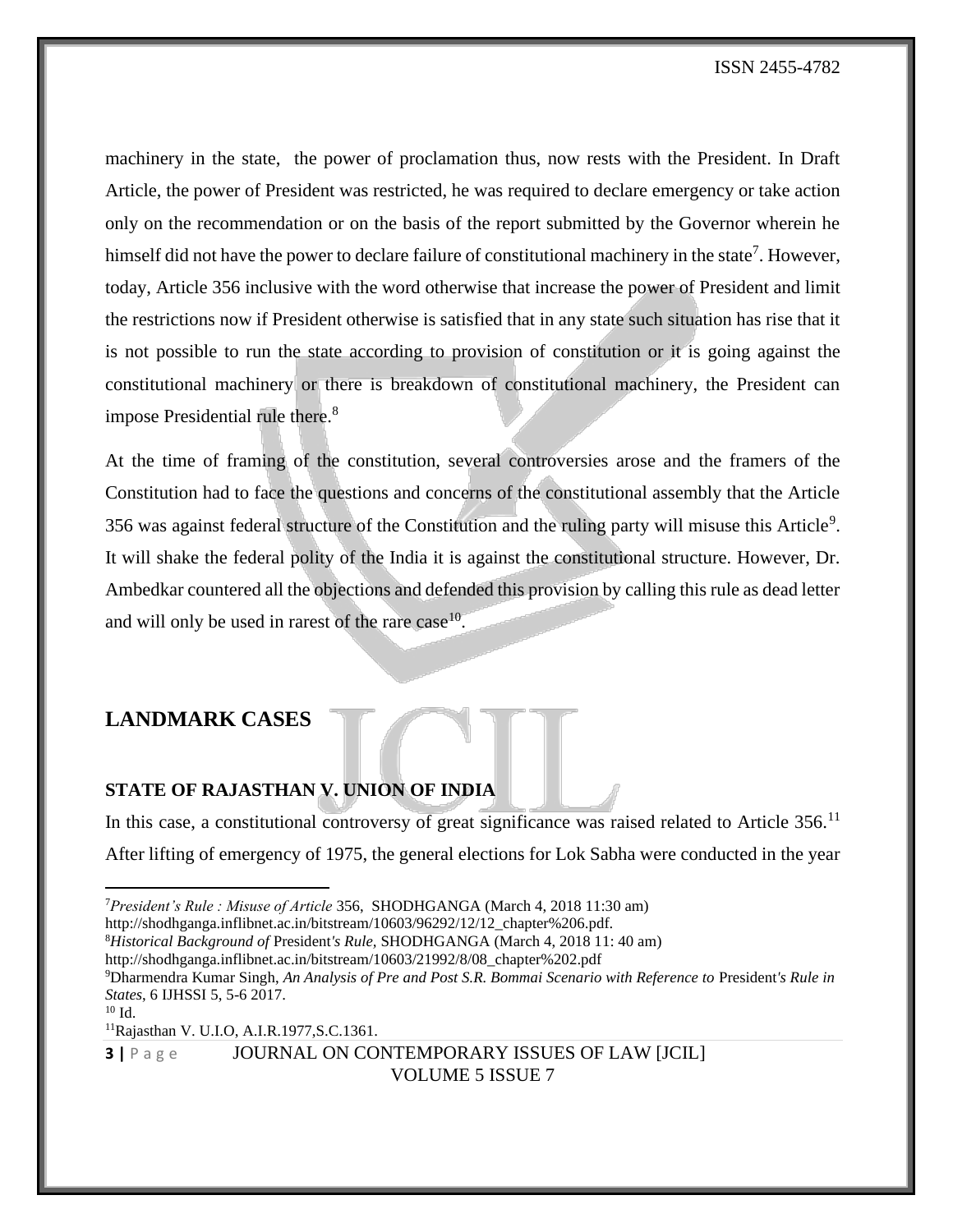1977 in which Janta Party won with large number of seats and thereby formed government at the centre. At that time many states have Congress Government they still have time to complete their term of 5 year, but Janta Party badly routed out the congress government from the state by imposing president rule or declaring the breakdown of constitutional machinery in the state. The state of Rajasthan was one of these states and filed the suit against the union.

However, the suit was dismissed by the supreme court, the court asserted that it could not interfere in the centre's exercise of power under Article 356 merely on political and expediency policy, there must be infringement of some constitutional provision. Art. 74(2) restricts the court from interfering or inquiring in to the ministerial advice to president.<sup>12</sup>

Article 356 can be used by the state for securing compliance with democratic rules. The interpretation of Art. 356 is quite loose and wide it can be molded. Justice Bhagwati was of the opinion that the satisfaction of President rule is very subjective one and cannot be tested by any reference to any objective test or by judicially discoverable and manageable standard.<sup>13</sup>

However, the court make it clear that the president satisfaction open to judicial review and can always be challenged on the ground that it is male fide intention or based on wholly extraneous or irrelevant ground. The court observed, that it would be extremely hazardous on the part of the Supreme Court to proceed on the assumption that the Council of ministers would take only the grounds mentioned in the letter by the Union Minister to the 9 State Governments while deliberating whether any action under Article 356 was to be undertaken or not and that it was quite plausible that certain "new grounds" were liable to emerge.<sup>14</sup>

14*Id*

 $12$  M.P. JAIN, INDIAN CONSTITUTIONAL LAW, Pg 772-3( $7<sup>th</sup>$  ed. 2014). <sup>13</sup>Rajsthan V. U.I.O, A.I.R.1977,S.C.1361.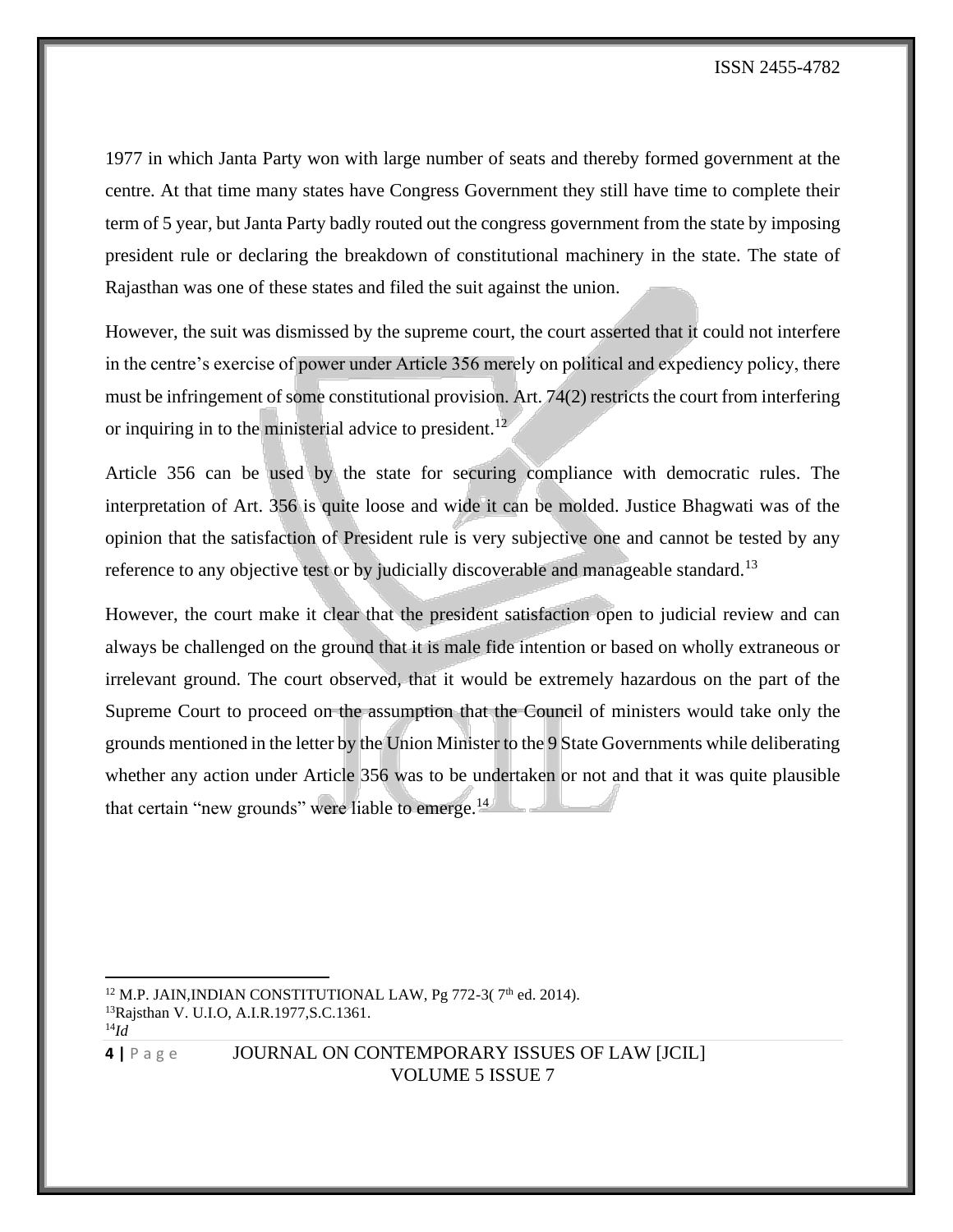# **S.R. BOMMMAI V. UNION OF INDIA**

### *Facts*

The Governor of Karnataka had answered to the President that there were disputes and abandonments in the current decision party as nineteen letters were sent to him by the committee of clergymen from pulling back their help. He additionally expressed that on the withdrawal of the help in the decision party, the Chief Minister (S. R. Bommai) additionally neglected to bring in for dominant part of get together, which is improper under the Constitution. Thus, the State is to be managed by the Center. It was seen that seven out of the nineteen lawmakers have whined about distortion in their particular letters and along these lines, the Chief Minister and the Law Minister met the Governor that day to summon the Assembly to demonstrate the certainty of get together in his administration. The same was sent to the President through wire message. Be that as it may, on the extremely same day, Governor has sent another report expressing that the Chief Minister has lost certainty of most of the House and asked for President's Proclamation under Art 356 and in the long run the same was allowed.<sup>15</sup>

A bench of 9 judges in Bomnai case to consider the various issue and following are the guidelines given in this case-

- Judicial review can be done on the ground of mala fide intention.
- Based on relevant material; centre has to justify.
- Court can revive dissolved or suspended the state government.
- Corruption allegation, financial instability is not enough.
- Opportunity to correct itself (state government).
- Secularism is the part of basic structure.
- Governor's efforts to form alternative government.
- Article 356 to be used in extreme situation.<sup>16</sup>

<sup>15</sup> S.R. Bommaiv.U.I.O., A.I.R. 1994, S.C. 1981.

 $16$  Id.

**<sup>5</sup>** | P a g e **JOURNAL ON CONTEMPORARY ISSUES OF LAW [JCIL]** VOLUME 5 ISSUE 7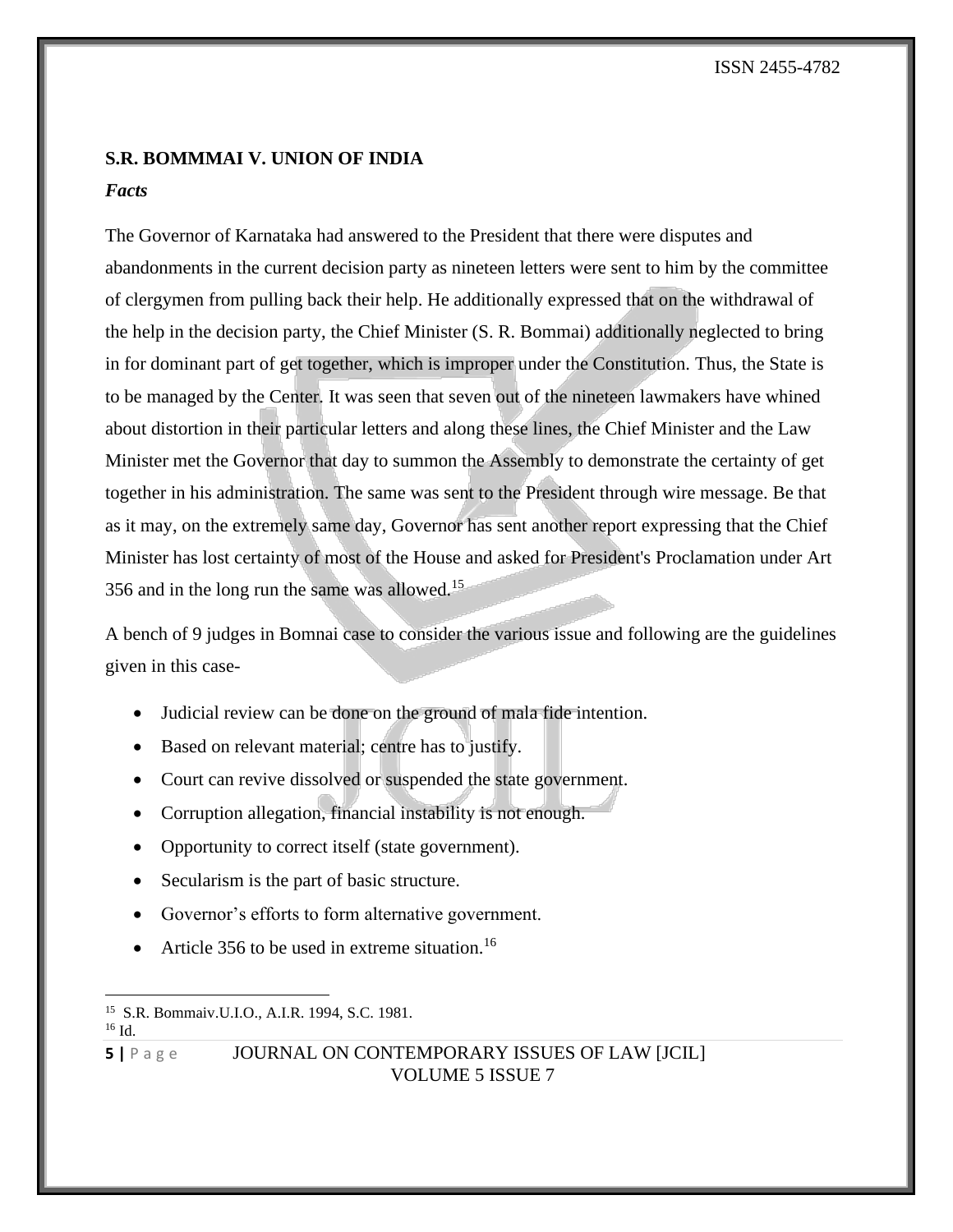# **Other cases**

#### **Jagdambikapal v. UOI**

- President sent back cabinet's recommendation
- Violence in the house cannot be equated to constitutional breakdown.
- President rule has to be ratified by the parliament.

#### **Nabamrabia v. Deputy speaker & others**

SC stated censoring the governor for "humiliating the elected govt. of the day", the SC restored the Nabaamtuki Govt. , and declared s unconstitutional all decisions of the governor that had first led to imposition of president's rule in the state and later formation of new govt. led by the ruling party's break away function.

The SC held that while restoring the previous govt. that the assembly was not dissolved immediately, but only kept under suspended animation until both house of parliament approved president's rule.

# **SARKARIA COMMISION REPORT**

The continuous and grave rise in the growing dissatisfaction and suspicion of threat to the autonomy of the States made the Chief Ministers of numerous States to put pressure on Centre to form a Commission that would work upon the Centre-State relations in order to get, find or obtain a clear picture with respect to their position or status in ta federal state. After immense pressure of Mrs. Gandhi, the Commission was in constituted in 1983 which was headed by Justice Ranjeet Singh Sarkaria which presented its report in 1988.

The Commission in its report stated the following conditions which could constitute "A failure of Constitutional Machinery" under Article 356: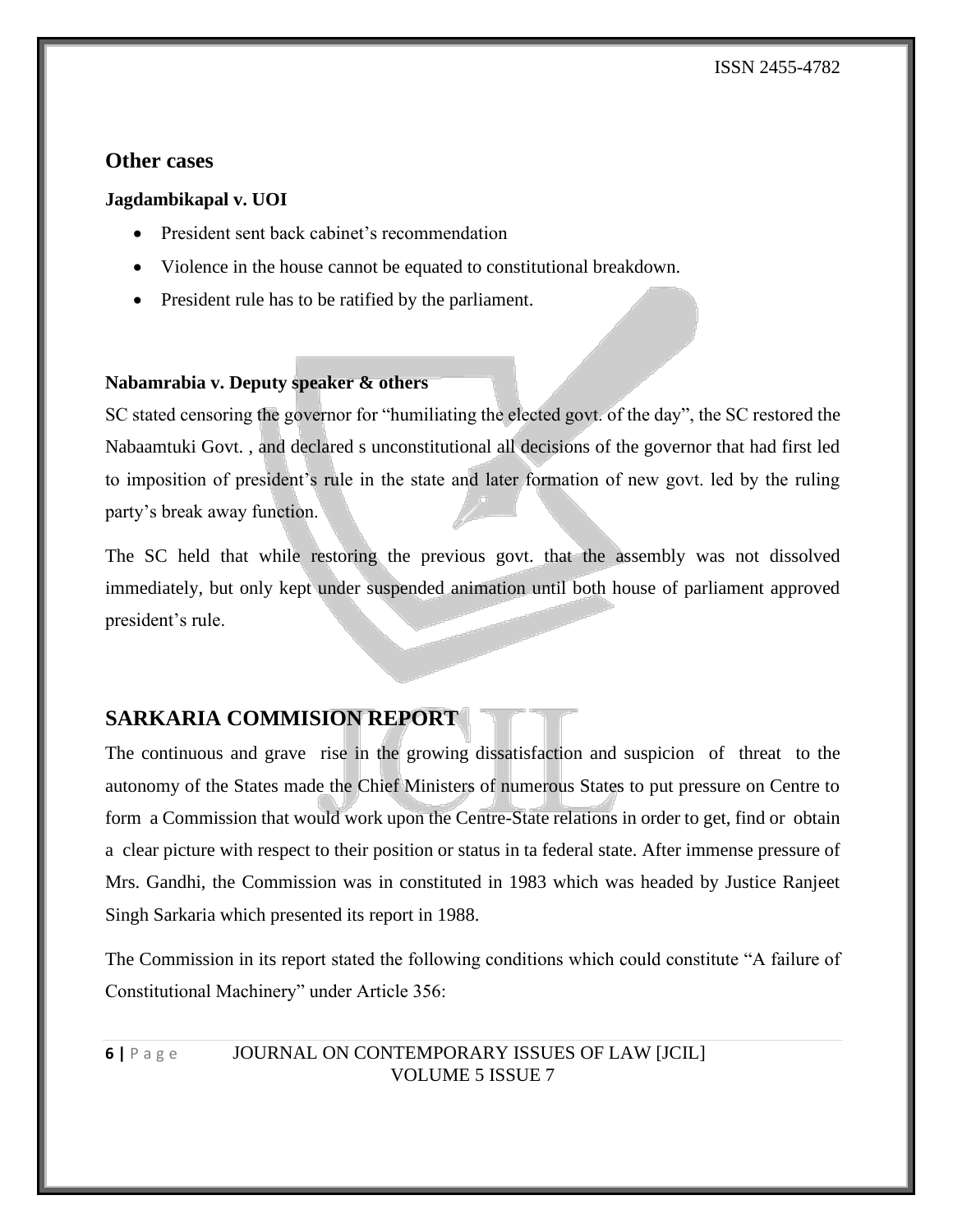- A. *Political crisis* A constitutional break-down may be the outcome of the political crisis or dead-lock wherein $17$ :
	- i. Coalition of parties or any party is unable to secure a full majority in the Legislative Assembly, and such a circumstances arises wherein parties are not able to form a government commanding confidence of the Legislative Assembly is only showcased, inspite of exploring all possible alternatives by the Governor in this regard.
	- ii. On resignation of a ministry or dismissal on loss of its majority support in the Assembly and no other government commending the confidence of the Assembly can be constituted.
	- iii. The party which in majority in the Assembly denied to form or continue the Ministry and all possible options explored by the Governor to find a coalition Ministry commending a majority in the Assembly, have failed.

Herein, the President would be justified if dissolve the Assembly and can conduct fresh elections in the state, thereby leaving the political deadlock to be resolved by the electorate. Furthermore, the Governor may, in addition, continue the outgoing Ministry for a short period as a proxy government until elections are held and a new Ministry come in the rule.

- B. *Internal Subversion* The following are some instances of a situation of constitutional break-down due to internal subversion<sup>18</sup>:
	- i. the government of a State has deliberately been conducted for a significant period in utter disregard of the Constitution in that situation president declare constitutional breakdown in the state.

 $17$ Report of the Sarkaria Commission, (March 5, 2018). Available at http://interstatecouncil.nic.in/report-of-thesarkaria-commission/. 18*Id.*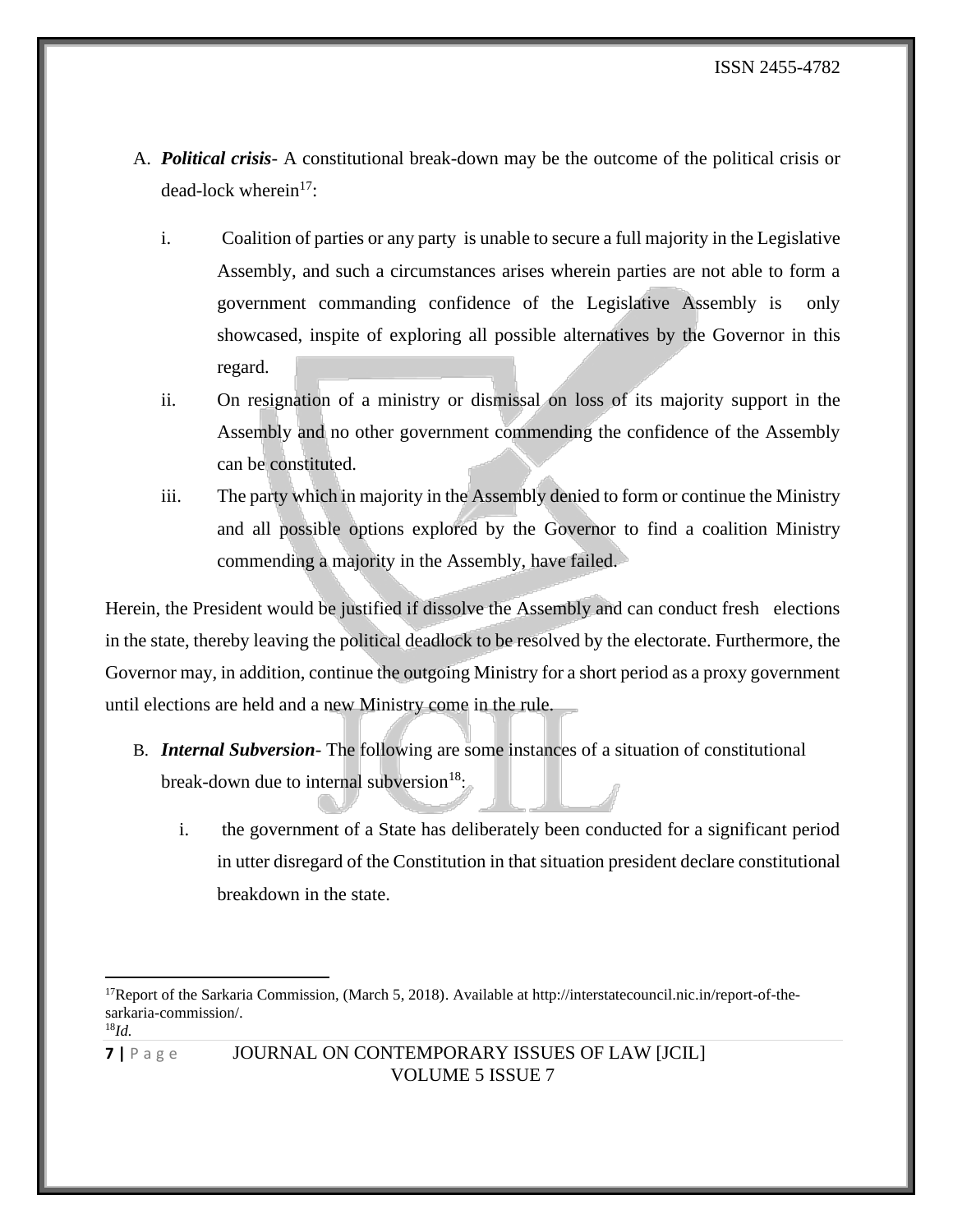- ii. Where the State Government has deliberately created a dead-lock, or has the intention to bring the system of responsible governance a policy to envisaged by the Constitution, to a stand till;
- iii. Where the State Government, flouts principles and conventions of responsible Government to bring for them some form of dictatorship.

In the above given conditions, the alternative steps, including other correctives and warnings, have miserably failed to remedy the distortion or bring back the errant State Government to the Constitutional path.

- C. **Physical break-down**: The following instances would be seeming as physical break-down<sup>19</sup>:
	- (i) Where a Ministry, either denied to perform its responsibilities to deal with a situation of 'internal disturbance', or is not able to handle such a situation resulting in the paralyses of the administration, and threat to the security of the State.
	- (ii) Where a natural disaster or calamity such as an hurricane, earthquake, cyclone, epidemic, flood, etc. of unprecedented magnitude and severity, completely destroy the administration and hampered the security of the State and the State Government is indifferent or incapable to exercise its governmental power to relieve it .

#### *D. Non-compliance with constitutional directions of the Union Executive*

The following are situation of a breakdown due to non-compliance by a State Government with the directions of the Union Government: —

(i) A direction issued by the Union in the exercise of its executive power under any provision of the Constitution, such as, Articles 256 and 257 or, during an Emergency under Article 353, is not complied with by the State Government despite adequate

<sup>19</sup>*Id.*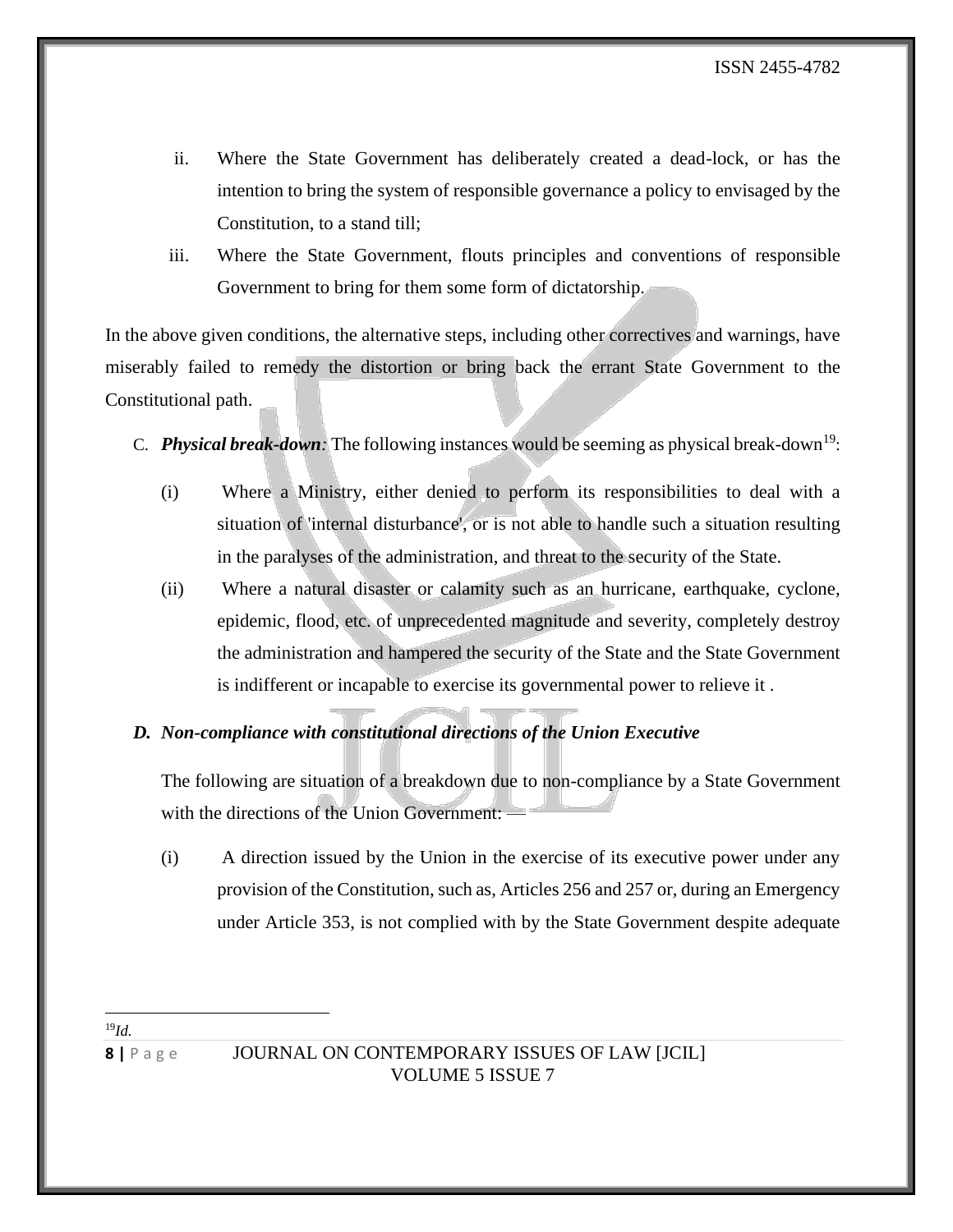warning and opportunity, and the President on holds under Article 365 that a circumstance, such as that contemplated in Article 356, has arisen;

(ii) Any magnitude public disorder that hampers the security of the state than ot is the responsibility of the state to inform central government about such disorder, and if the State does not do that, such irresponsibility may amount to impeding the exercise of the executive power of the Union Government and justify the latter giving suitable directions under Article 257(1).

If such a direction given to the State by the Union Executive under Article 257(1) is not complied with in spite of enough warning, the President thereupon may hold that a situation such as the one given in Article 356, has arisen.

# **RECOMMENDATIONS**

In the light of the rampant abuse and total disregard to the spirit with which the Article had been enacted, the Committee came up with the following recommendations:  $2^0$ 

- Article 356 should be used extreme cases and use only as a measure of last resort, when all available options distorted and cannot prevent or stop a break-down of constitutional machinery in the State.
- A warning should be issued to the State, the other party should be given chance to be heard. The warning should be given in specific term.
- When an 'external aggression' or 'internal disturbance' deaden the State administration by creating a situation moving towards the failure of the Constitutional machinery of the State,

<sup>20</sup>*Id.*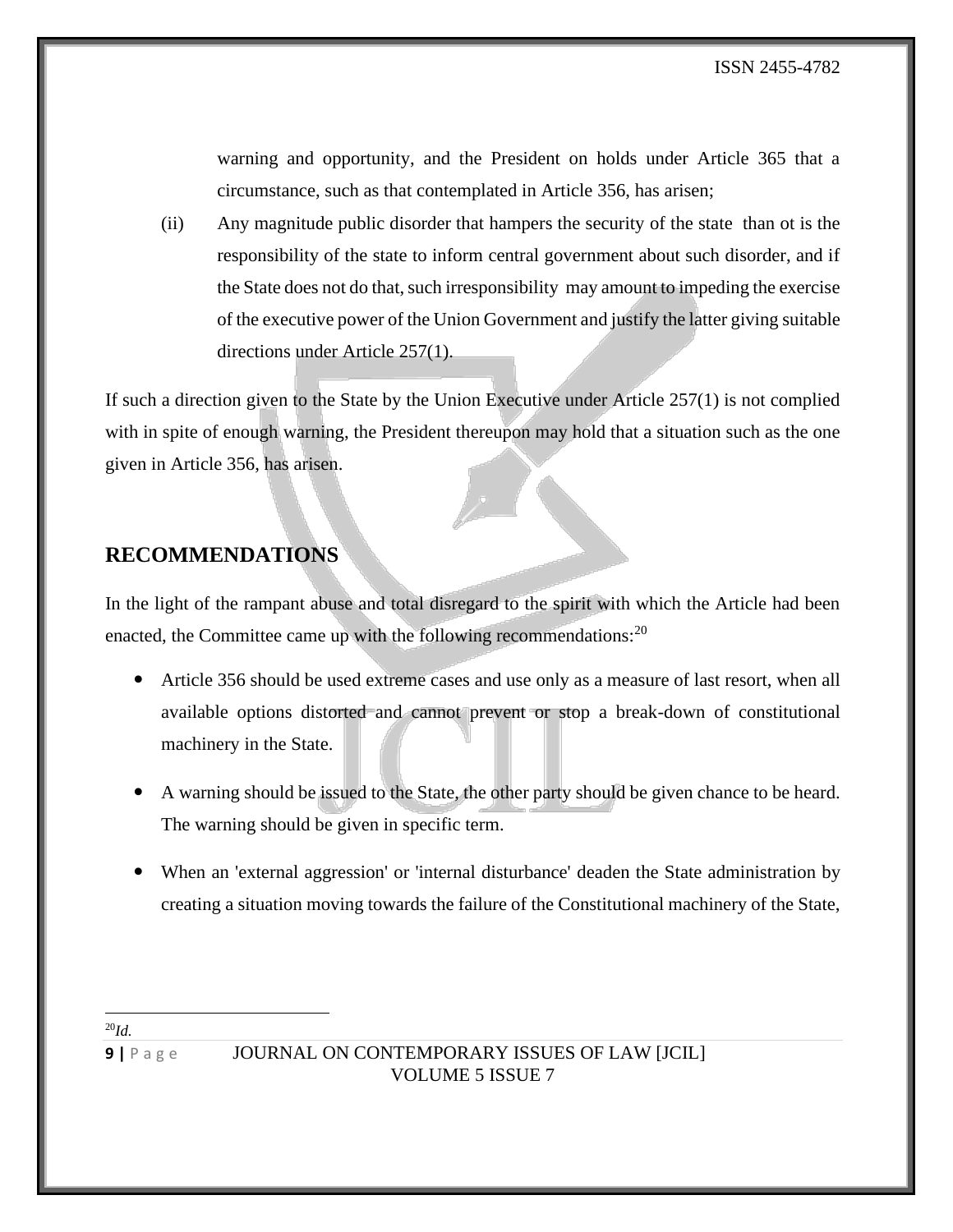all other courses available to the Union for discharging its paramount responsibility under Article 355 should be exhausted to handle the situation.

- In a situation of political failure, it is the responsibility of the Governor to explore all possible situation where a government enjoying majority support in the Assembly. If it impossible for such a government to be installed and if fresh elections can be held with ease and without much avoidance, it is his duty to ask the outgoing Ministry, if there is one to continue as a caretaker government,
- Proposal on each of the house of parliament on every proclamation, it should be done in 2 months.
- The State Legislative Assembly should not be dissolved either by the Governor or the President before the Proclamation issued under Article 356(1) has been put before Parliament and it has had a sufficient time or opportunity to consider it
- Every Proclamation should be put before both of Parliament as soon as possible, in any case before the expiry of the two-month period contemplated in clause (3) of Article 356.
- The State Legislative Assembly should not be dissolved either by the Governor or the President before the Proclamation issued under Article 356(1) has been laid before Parliament and it has had an opportunity to consider it
- Safeguards corresponding, in principle, to clauses (7) and (8) of Article 352 should be incorporated in Article 356 to enable Parliament to review continuance in force of a Proclamation
- To make the remedy of judicial review on the ground of mala fides a little more meaningful, it should be provided, through an appropriate amendment, that notwithstanding anything in clause (2) of Article 74 of the Constitution, the material facts and grounds on which Article 356(1) is invoked should be made an integral part of the Proclamation issued under that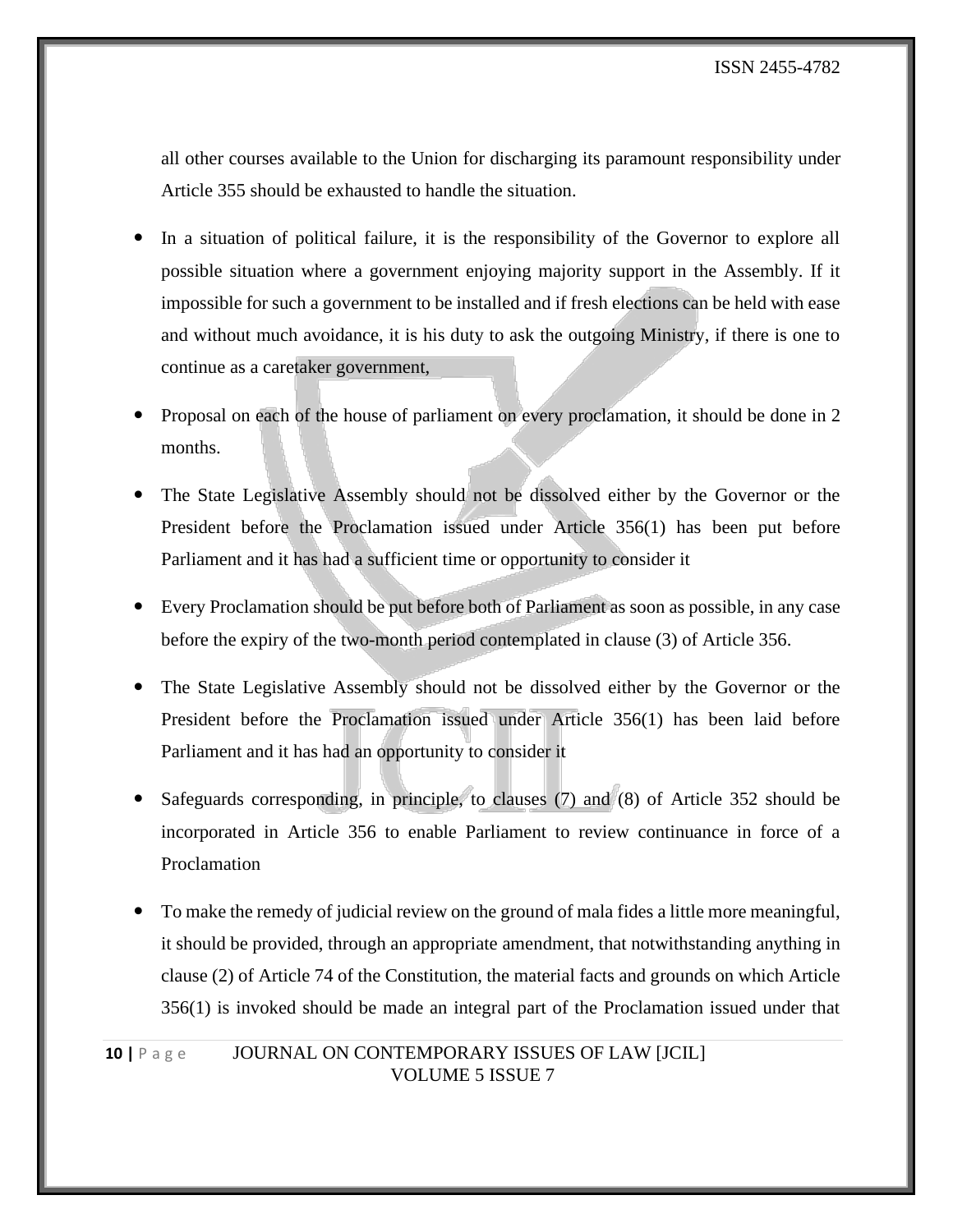Article. This will also make the control of Parliament over the exercise of this power by the Union Executive, more effective

- The report of the Governor is placed before each House of Parliament. Such a report should be a "speaking document" containing a precise and clear statement of all material facts and grounds on the basis of which the President may satisfy himself as to the existence or otherwise of the situation contemplated in Article 356.
- The Governor's report, on the basis of which a Proclamation under Article 356(1) is issued, should be given wide publicity in all the media and in full.

# **CONCLUSION**

The President's rule is inspired from the Section 93 of Government of India Act, so it is inserted in the constitution while framers of the constitution framing .the objective and intention of the framer was to protect the state in case of the failure of its government they knew that several state has zero experience of parliamentary form of government they aware about the state. Failure and breakdown of constitutional machinery in a state could easily fore seen, this provision was made for rarest of the rare case as stated by the Dr. Ambedkar it is a dead letter, but with the time this article has been misused by several times for political gain, in the year 1977, nine state legislation has been dissolved because it is not as the ruling party at the centre. By analysing all the things the researcher is of the opinion that Article 356 which is inserted in constitution by framers in good faith has been used arbitrary by ruling party for their political gains. But the situation was improved with the formation of Sarkaria commission, the recommendation given by this commission has provided relief to state who the victims of misuse of Article 356 were. The hypothesis of the author made in the beginning of the research that the Art. 356 which is safe measure only use as a last resort in a situation of failure of state machinery but the provisions of Article 356 have been invoked many a times so as to serve the ulterior intensions of the ruling party at the centre is proved correct. All the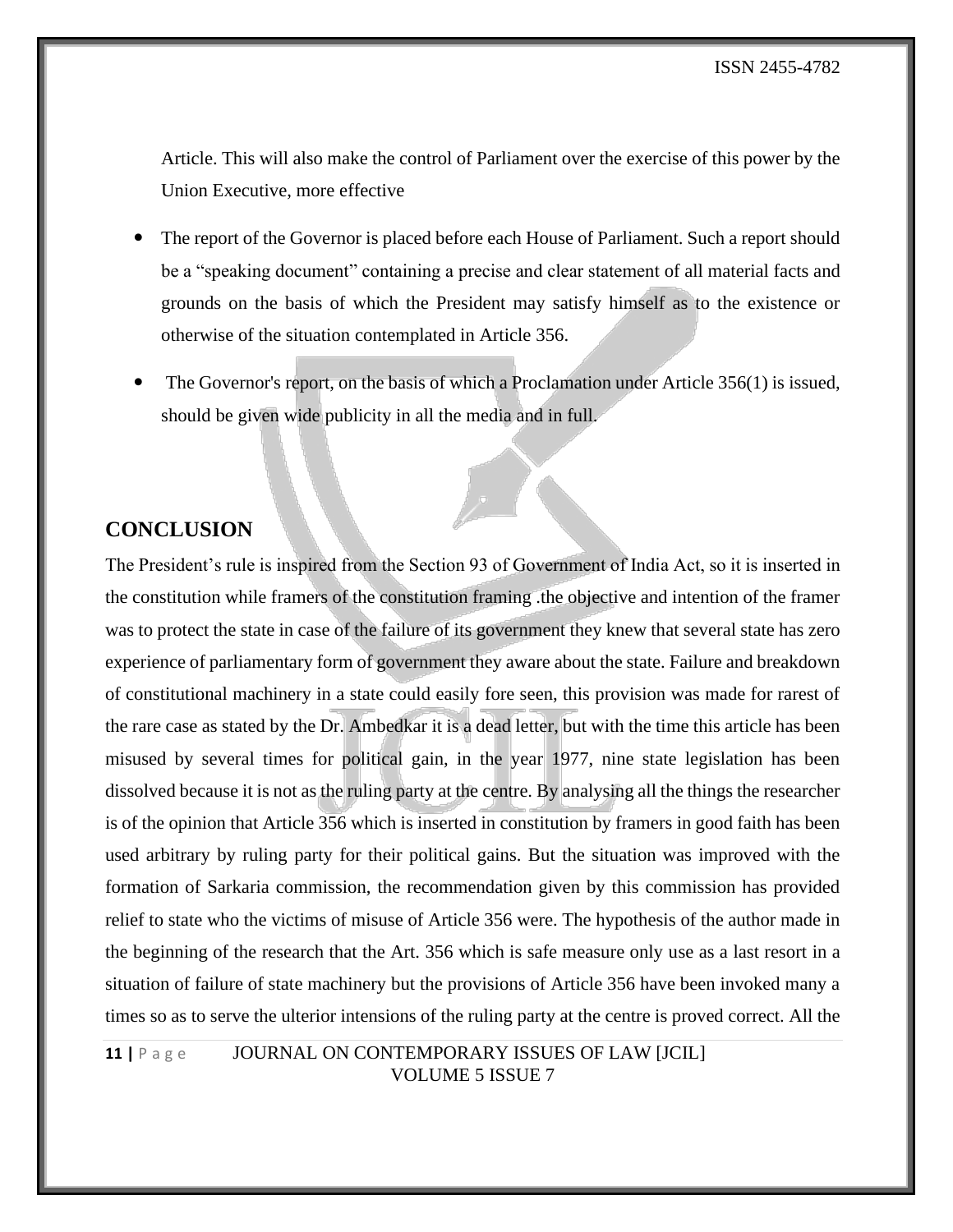objective of the researcher has been fulfilled and the researcher also gets the answer of the research question. And with this research the true nature of Article 356 is revealed. From the above research it was concluded that the abuse or misuse of Article 356 is more than its use. Ruling party for its personal gain and interest-imposed state emergency by proving failure or breakdown of its constitutional machinery.

Despite the fact that Article 356 had been abused even by Jawaharlal Nehru to expel the dominant part Communist legislature of Kerala, Indira Gandhi is synonymous with having utilized it as a weapon against state governments. Its recurrence expanded forcefully post-1967 when Congress gathering lost power in a few states in India.

Article 356 has positively given wide powers to the focal government to declare its position over a state if common distress happens, and the state government does not have the way to end it. Despite the fact that the reason for this article is to give more powers to focal government to protect the solidarity and uprightness of the country, it has frequently been abused by the decision parties at the inside, who utilized it as an appearance to disintegrate state governments administered by political rivals. Hence, it is seen by numerous individuals as a danger to the government state framework. Since the appropriation of the Indian Constitution in 1950, the government has utilized this article a few times to break up chose state governments by forcing President's rule.

The arrangement, thusly, is to change the Constitution, making it compulsory to allude inside two days, each instance of the President's standard to a full Bench of the Supreme Court and making it substantial just if a major share of judges maintains the equivalent. Obviously, the endorsement of President's standard by Parliament would stop in such a circumstance. This game-plan is vastly improved than the circumstance where expelled governments approach the Supreme Court, with decisions decreased to scholastic intrigue. Such an answer additionally would set very still discussions on abuse of Article 356 by governments and on whether it ought to be erased from the Constitution.